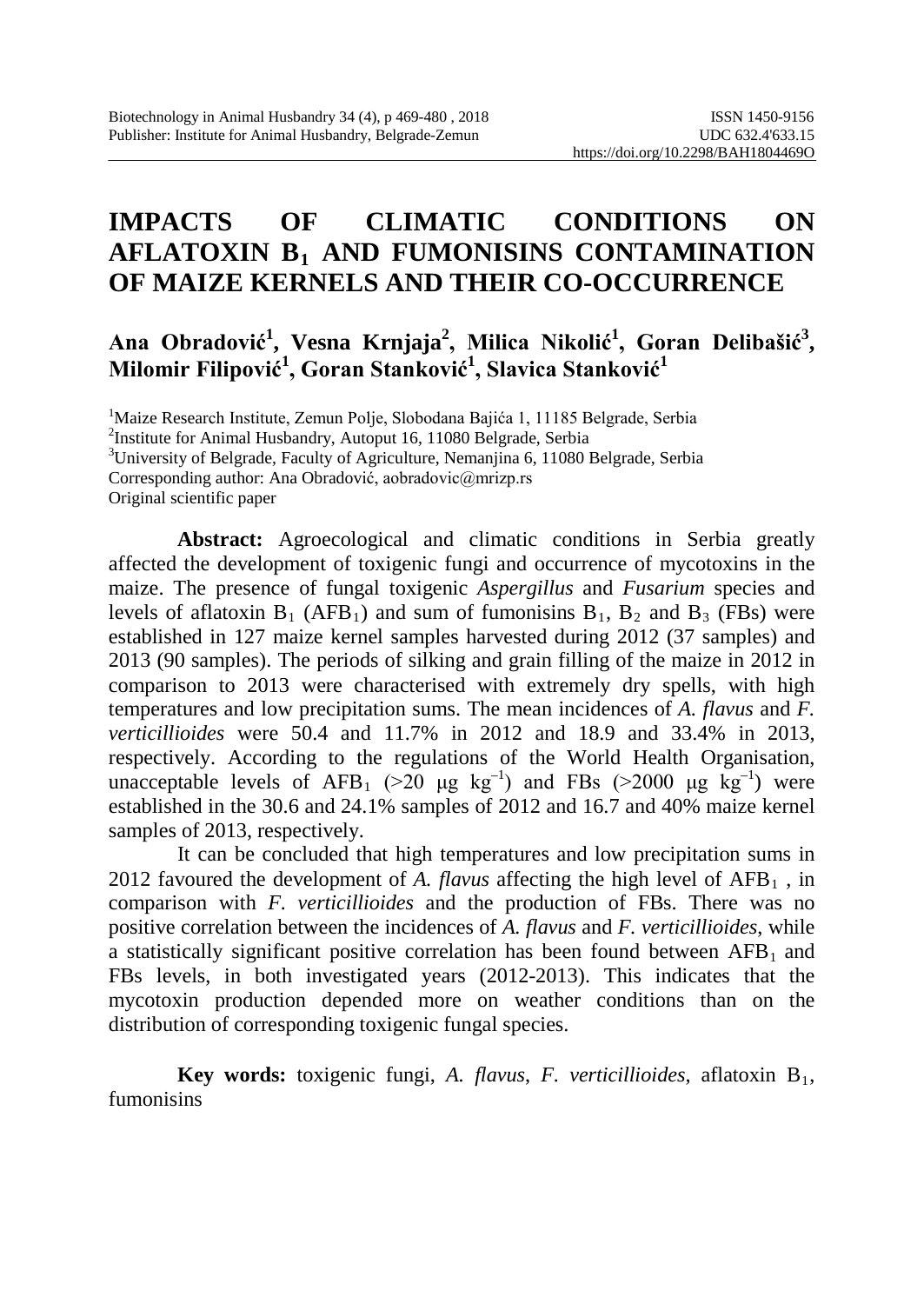### **Introduction**

Recently, the variability of climatic conditions together with global climate changes contributes to higher biosynthesis of mycotoxins in maize, which causes economic losses in the production and risk for human and animal health. It is well known that aflatoxins and fumonisins are threat to human health, and in some cases, directly cause a disease and even death. Aflatoxins are hepatotoxins, teratogens, mutagens and carcinogens. Fumonisins cause more frequently diseases in animals, such as leukoencephalomalacia in horses and pulmonary oedema in swine and they are also tumour promoters in rats (*Abbas et al., 2002; Fandohan et al., 2004*). Aflatoxins are secondary metabolites of fungi *Aspergillus flavus* and *Aspergillus parasiticus*, while fumonisins are produced by species *Fusarium verticillioides* and *Fusarium proliferatum* (*Abbas et al.,* 2002).

Increased temperatures and drought stress are the principal factors causing high levels of aflatoxins in maize. High temperatures, especially night-time temperatures above 20°C, and drought favour the development, sporulation and distribution of *A. flavus* in the period from plant silking to grain filling. It is considered that night-time temperatures are more important for the growth of mycotoxin producing fungi, because the energy balance of the plant is negative during the night and its ability to defend itself is lower (*Abbas et al., 2002, 2006*). Likewise, drought, extremely high temperatures, insect damages and water activity (aw) are the main factors causing the risk of the *Fusarium* infection and later fumonisin contamination in maize kernels. Furthermore, maize contamination with fumonisin-producing *Fusarium* species depends on the geographical area and agroecological conditions (*Medina et al., 2015*).

Maize contamination with aflatoxins is of a great concern, since this crop is a major source of food and feed worldwide. Until recently, aflatoxins have not been signalled as a matter of concern for the primary production in Europe. Under agroecological conditions of many European countries, such as Germany (*Curtui et al., 2004*), Hungary (*Varga et al., 2004*), Belgium (*Chandelier et al., 2004*), Poland (*Perkowski et al., 2004*), Austria (*Öhlinger et al., 2004*), *Aspergillus* cereal infection and aflatoxin contamination in fields are rare and usually with low mycotoxin levels. However, years 2003 and 2012 have to be mentioned, for Italy and south Europe, because of the alarming aflatoxin contamination in maize (*Battilani et al., 2016*). During 2013, in Italy, the intensive occurrence of *A. flavus* and aflatoxins in maize was observed as a result of extremely high temperatures during the growing season, as well as of conditions of insufficient moisture/drought stress in the period from May to September (*Moretti et al., 2004*). In south-eastern Romania, *Tabuc et al. (2009)* recorded approximately 30% maize samples, collected between 2002 and 2004, contaminated with aflatoxin  $B_1$  (AFB<sub>1</sub>). *Aspergillus* species are considered poor maize pathogens under average climatic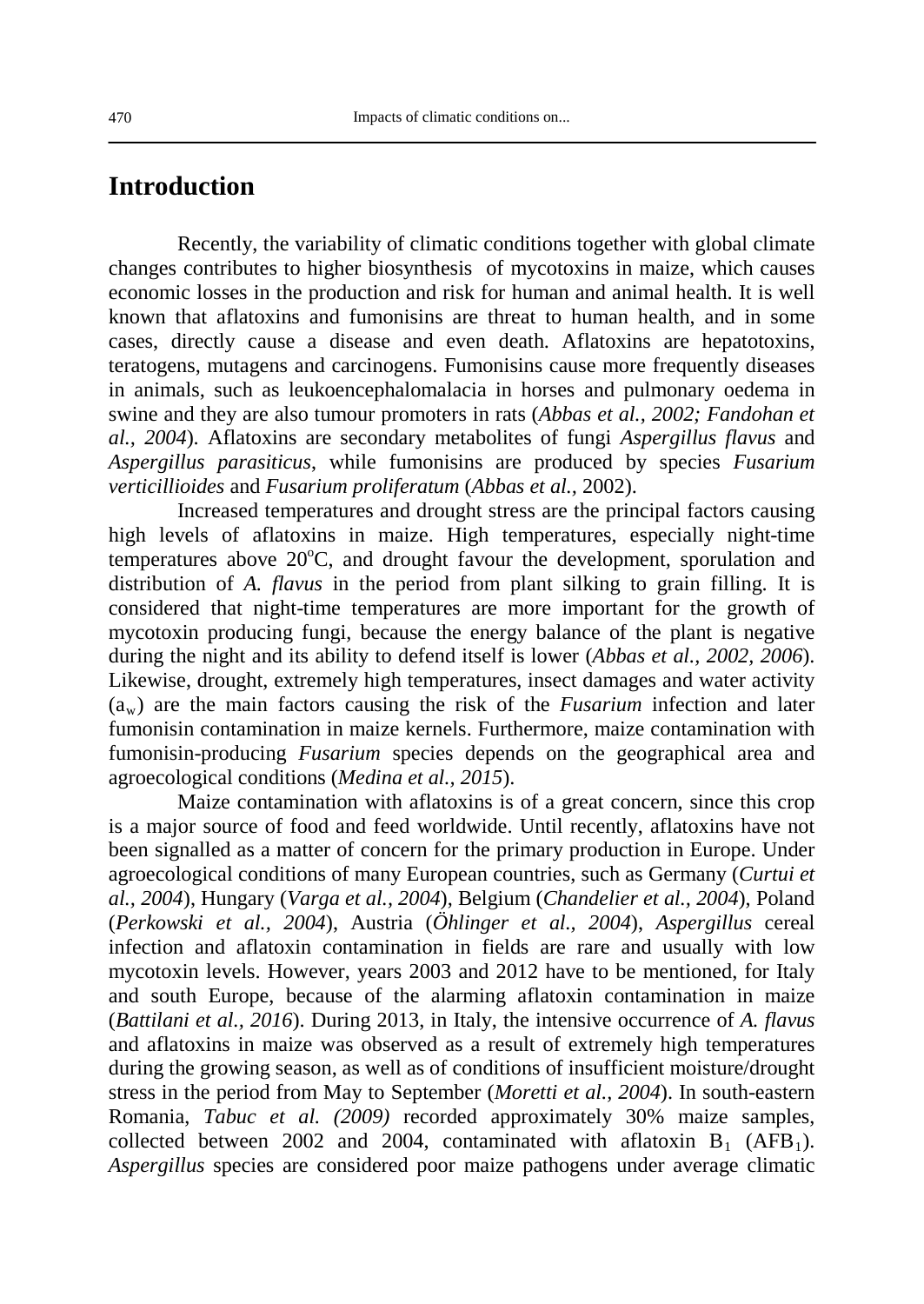conditions of Serbia. However, due to extreme high temperatures and low precipitation sums in Serbia in the 2012 summer, the incidence of *A. flavus* species was high in many plant species (soya bean, maize, sunflower, barely, wheat), which resulted in a high aflatoxins level. The intensity of *Aspergillus* spp. infestation in 2012 was up to 95.3% in maize kernels (*Lević et al., 2013*) with a high AFB<sub>1</sub> level (>40  $\mu$ g/kg) in 55.17% of analysed maize samples (*Krnjaja et al.*, *2013*).

Agroecological conditions in Serbia are suitable for the intensive development of pathogenic and toxigenic species of the genus *Fusarium* (*Lević et al., 2004*). It is considered that in the past few years there has been an increasing occurrence of species of the section *Liseola* (*F. verticillioides, F. proliferatum* and *F. subglutinans*)*,* and in particular *F. proliferatum* in cereal grain (*Stanković et al.,*   $2008$ ). These species produce fumonisin B, of which  $FB<sub>1</sub>$  is mostly distributed under natural conditions (*Nelson et al., 1993*). It has been established that these fungi synthesised  $FB_1$  more in maize kernels than in wheat and barley kernels (*Visconti and Doko, 1994*). In Serbia, there is less data on the presence of fumonisins in cereals in comparison with other toxins (*Stepanić et al., 2011*).

There are different results on the correlation between occurrences of aflatoxins and fumonisins, as well as their producers in maize kernels. Results obtained by *Abbas et al. (2006)* indicated that the natural infection with *Fusarium* spp. did not affect the occurrence of *Aspergillus* spp. nor aflatoxin production (*Widstrom et al., 1994*). Some authors reported a negative correlation between *Aspergillus* spp. and *Fusarium* spp. infections in maize kernels (*Marin et al., 1998*), so it could be expected that the levels of aflatoxins and fumonisins would be negatively correlated. However, results obtained by *Abbas et al. (2006)* showed a positive correlation between these two mycotoxins. Moreover, *Scudamore (1997)* determined that maize samples were predominantly contaminated with several mycotoxins. Aflatoxins and fumonisins were the most common combination (28%) in total of 60% of maize samples positive for more than one mycotoxin.

Taking into account that agroecological conditions in Serbia are favourable for the development of toxigenic species of the genus *Fusarium*, and in some years even species of the genus *Aspergillus*, the aim of this study was to determine the impact of climatic factors on the incidence of fungal toxigenic *Aspergillus* and *Fusarium* species and the level of their mycotoxins,  $\overline{APB_1}$  and  $\overline{FB_2}$ . The correlation between maize grain contamination with  $AFB<sub>1</sub>$  and FBs was observed in particular and the frequency of their co-occurrence was established.

### **Materials and Methods**

A total of 127 kernel samples were collected during the maize harvests in 2012 (37 samples) and 2013 (90 samples) in the production plots in Zemun Polje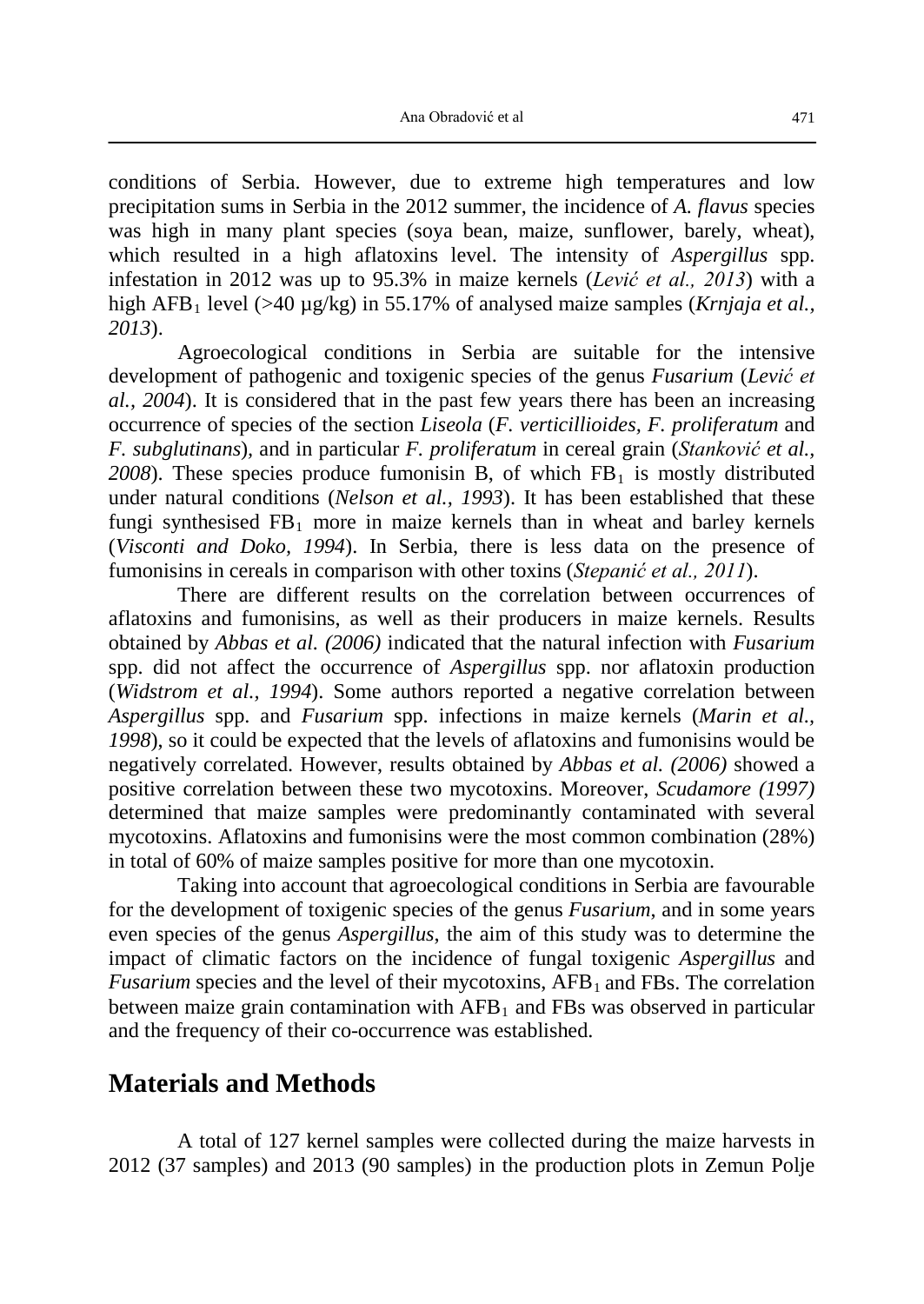(in the vicinity of Belgrade, Serbia). Each sample contained 1 kg of the maize kernels, out of which subsamples of 200 g were drawn and used in the further mycological and mycotoxicological analyses.

In mycological analyses, the maize kernels was disinfected with the solution of sodium hypochlorite (NaOCl) and water (1:3) for 3 minutes, rinsed with distilled water and dried on sterile filter paper. Then, 100 kernels of each sample were plated on potato dextrose agar (PDA) in Petri dishes (five kernels per Petri dish). The kernels were incubated in the dark during 7 days at 25°C. According to the fungal keys of *Singh et al. (1991)* and *Burgess et al. (1994)* the identification of toxigenic species, *A. flavus* and *F. verticillioides*, was performed by morphological criteria. The incidence was calculated by percentage of fungal species in each maize kernel sample.

A total of 100 g of maize kernels from each sample were dried at  $50^{\circ}$ C for 72h. After drying, the samples were ground to the fine powder using the basic analytical mill (A11, IKA, Germany). The samples were analysed for the presence of  $AFB_1$  and FBs (sum of FB<sub>1</sub>, FB<sub>2</sub> and FB<sub>3</sub>) using ELISA (Enzyme linked immunosorbent assay). The mycotoxin analysis was performed according to the manufacturer's instructions (Tecna S.r.l., Italy, Celer AFLA  $B_1$  Test Kit and Celer Fumo Test Kit). The quantitative determination of mycotoxins was performed at 450 nm wavelength using an ELISA reader (BioTek EL x  $800^{TM}$ ). The detection limit values for AFB<sub>1</sub> and FBs were 1  $\mu$ g kg<sup>-1</sup> and 750  $\mu$ g kg<sup>-1</sup>, respectively.

The obtained results were processed in the software package Statistica 12.0. The Pearson's coefficient of correlation (Pearson Product-Moment Correlation) was used to establish the relationship between the species of *A. flavus* and *F. verticillioides*, as well as, between the concentrations of  $AFB<sub>1</sub>$  and FBs. The t-test was used to determine the significance level of the coefficient of correlation.

### **Results**

Meteorological data for the Zemun Polje area have been provided by the meteorological station of the Maize Research Institute, Zemun Polje. In 2012, high mean daily temperatures in July and August  $(>26^{\circ}C)$ , very low precipitations (4) mm) and a very low precipitation factor (0.15) in August, caused an extreme drought in comparison to the corresponding period in 2013. At the end of the growing season, the higher recorded precipitations and the precipitation factor were, recordedin 2013 than in 2012 (Table 1).

In the mycological analyses, the incidence of toxigenic species belonging to the genera *Aspergillus* and *Fusarium* varied depending on the year of investigation. In 2012, *A. flavus* and *F. verticillioides* were isolated in the range of 6.6-95.5% (mean 50.4%), and 0-44.4% (mean 11.7%), respectively. The statistically very significant negative correlation (r=-0.55\*\*) was established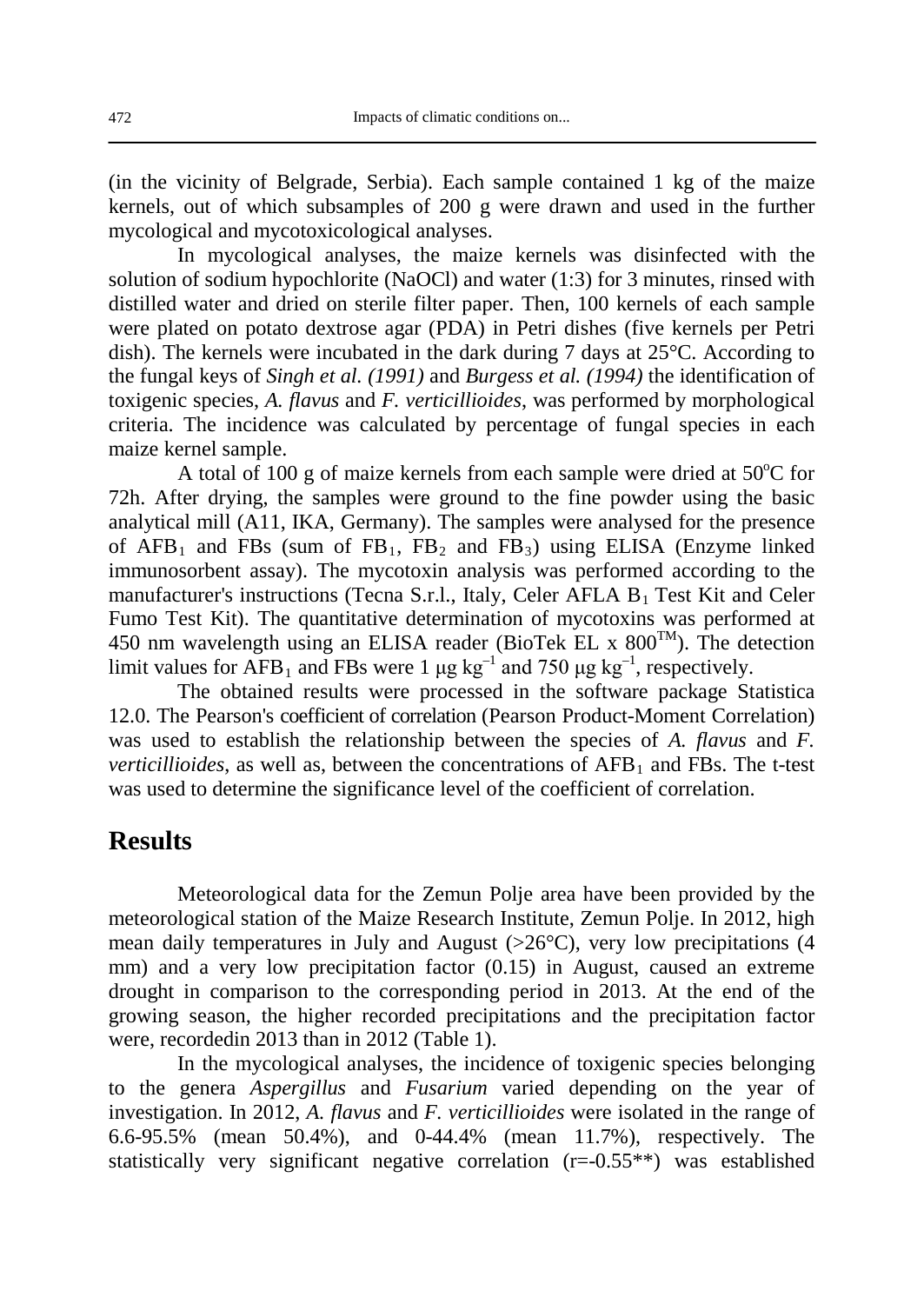between distributions of these two species. In 2013, the incidence of the species *A. flavus* was lower (18.9%) and of *F. verticilioides* was higher (33.4%) in comparison with incidences recorded in 2012, while the correlation between distributions of these two species was statistically insignificantly negative (r=- 0.08) (Table 2).

**Table 1. Total monthly precipitation, mean daily temperature and precipitation factors per month from May to September in the Zemun Polje area (in the vicinity of Belgrade) in 2012 and 2013**

|           | Year     |               |                |          |                      |                   |  |
|-----------|----------|---------------|----------------|----------|----------------------|-------------------|--|
| Month     | 2012     |               |                | 2013     |                      |                   |  |
|           | Rainfall | Temperature   | Pf*            | Rainfall | Temperature          | Pf*               |  |
|           | (mm)     | $^{\circ}C$ ) |                | (mm)     | $^{\circ}\mathrm{C}$ |                   |  |
| May       | 127.5    | 17.9          | $7.12^{SH}$    | 93.9     | 19.68                | $4.77^{SA}$       |  |
| June      | 13.9     | 24.56         | $0.57^{A}$     | 37.8     | 21.89                | 1.73 <sup>A</sup> |  |
| July      | 39.0     | 27.08         | $1.45^{\rm A}$ | 16.0     | 23.78                | 0.67 <sup>A</sup> |  |
| August    | 4.0      | 26.21         | $0.15^{A}$     | 12.7     | 23.72                | $0.53^{A}$        |  |
| September | 31.4     | 22.14         | $1.42^{\rm A}$ | 70.1     | 16.87                | $4.15^{SA}$       |  |

 $*Pf$  = precipitation / average monthly temperature: A- arid climate (Pf <3.3), SA- semi-arid climate (Pf 3.4-5.0), SH- semi-humid climate (Pf >5) (Gračanin, 1950, cit. Lević, 1987)

**Table 2. Incidence (%) of toxigenic species** *A. flavus* **and** *F. verticillioides* **in maize kernel samples collected in 2012 and 2013 and their correlation coefficient (r)**

| Year | Number of<br>total<br>samples | A. flavus    | verticillioides | A. flavus | verticillioidies | Correlation<br>coefficient |
|------|-------------------------------|--------------|-----------------|-----------|------------------|----------------------------|
|      |                               | Range        |                 | Mean      |                  |                            |
| 2012 | 37                            | $6.6 - 95.5$ | $0 - 44.4$      | 50.4      | 11.7             | $-0.55**$                  |
| 2013 | 90                            | $0 - 79$     | $7 - 88$        | 18.9      | 33.4             | $-0.08$ <sup>ns</sup>      |

\*\*significant at the 0.01 level of probability; \*significant at the 0.05 level of probability; ns, not statistically significant.

| Table 3. Sample size (number of positive samples/number of total samples), incidence rate and                             |  |
|---------------------------------------------------------------------------------------------------------------------------|--|
| levels of AFB <sub>1</sub> (µg kg <sup>-1</sup> ) and FBs (µg kg <sup>-1</sup> ) in tested maize samples in 2012 and 2013 |  |

| Year                             | 2012        |             | 2013       |             |  |
|----------------------------------|-------------|-------------|------------|-------------|--|
| Items                            | AFB         | <b>FBs</b>  | $AFB_1$    | <b>FBs</b>  |  |
| Sample size                      | 36/37       | 29/37       | 12/90      | 30/90       |  |
| Incidence $(\% )$                | 97.3        | 78.4        | 18.9       | 33.3        |  |
| Range ( $\mu$ g kg <sup>-1</sup> | $0 - 491.7$ | $0 - 10790$ | $0 - 27.9$ | $0 - 10860$ |  |
| Mean ( $\mu$ g kg <sup>-1</sup>  | 60.3        | 1300        | 1.3        | 2800        |  |
| Correlation coefficient (r)      | $0.40*$     |             | $0.61**$   |             |  |

\*\*significant at the 0.01 level of probability; \*significant at the 0.05 level of probability; ns, not statistically significant.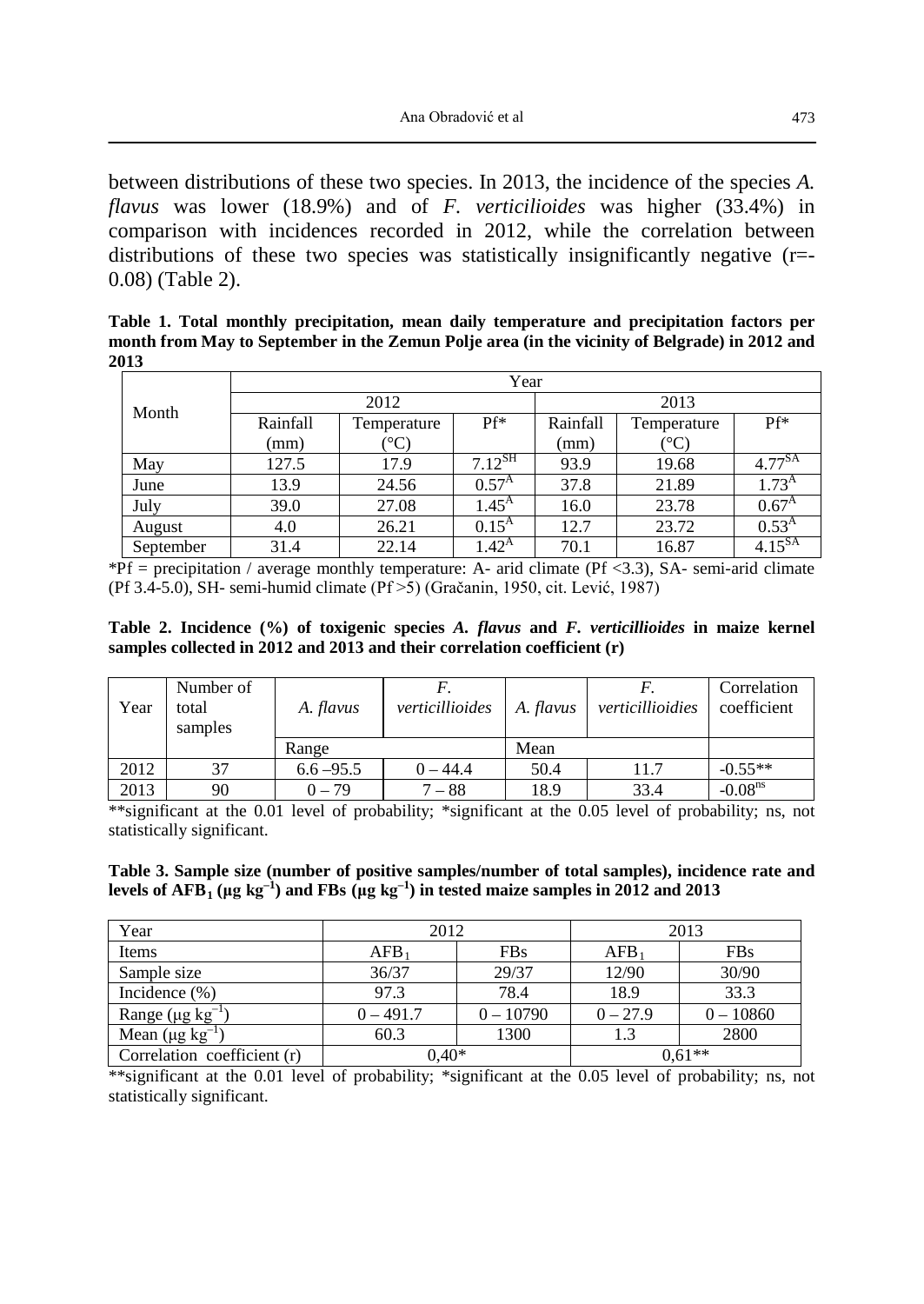|                            | Year 2012          | Year 2013 |                  | Year 2012          | Year 2013 |
|----------------------------|--------------------|-----------|------------------|--------------------|-----------|
| AFB<br>$(\mu g \ kg^{-1})$ | % of total samples |           | FBs $(\mu g/kg)$ | % of total samples |           |
| 20                         | 69.4               | 83.3      | $\lesssim$ 2000  | 75.9               | 60.0      |
| 20                         | 30.6               | 16.7      | > 2000           | 24.1               | 40.0      |

Table 4. Distribution of AFB<sub>1</sub> and FBs levels in investigated maize kernel samples harvested in **2012 and 2013**

In the mycotoxicological analyses,  $AFB<sub>1</sub>$  was detected in 97.3% (2012) and 18.9% (2013) of maize kernel samples, and FBs was recorded in 78.4% (2012) and 33.3% (2013) of maize kernel samples. In 2012, levels of  $AFB_1$  ranged from 0 to 491.7 μg kg<sup>-1</sup> (mean 60.3 μg kg<sup>-1</sup>), while FBs ranged from 0 to 10790 μg kg<sup>-1</sup> (mean 1300  $\mu$ g kg<sup>-1</sup>). The corresponding values in 2013 amounted to 0-27.9  $\mu$ g kg<sup>-1</sup> <sup>1</sup> (mean 1.3  $\mu$ g kg<sup>-1</sup>) and 0-10806  $\mu$ g kg<sup>-1</sup> (mean 2800  $\mu$ g kg<sup>-1</sup>), respectively. Statistically significantly positive ( $r = 0.40^*$ ) and statistically very significant ( $r =$  $0.61**$ ) correlations were established between AFB<sub>1</sub> and FBs in 2012 and 2013, respectively (Table 3).

According to the regulation of World Health Organisation (WHO) unacceptable levels of AFB<sub>1</sub> ( $>20 \mu$ g/kg) and FBs ( $>2000 \mu$ g/kg) were detected in 30.6 and 24.1% maize kernel samples in 2012 and 16.7 and 40% maize kernel samples in 2013, respectively (Table 4).

#### **Discussion**

The incidence of toxigenic species, *A. flavus* and *F. verticillioides*, and production of  $AFB<sub>1</sub>$  and FBs in investigated maize harvested during the growing seasons of 2012 and 2013 had significantly depended of climate factors (temperatures and precipitation). It was determined that high temperatures, low precipitations and a low precipitation factor during the summer in 2012 favoured the intensive development of toxigenic species  $A$ . *flavus* and a high  $AFB<sub>1</sub>$ production in maize kernels. However, high mean daily temperatures in July and August (>20°C) favoured the development of the species *F. verticillioides* in both years of investigation, while increased precipitations prior to harvest resulted in a greater FBs production in 2013. Similarly, *Magan et al. (2011)* were established that temperatures at different levels of water availability  $(a_w)$  affected the scope of the development of toxigenic fungi and the mycotoxin concentration. According to the results of *Miraglia et al. (2009)* the ability of fungi to produce mycotoxins was most dependent on temperatures, relative air humidity, insect damages and stress in host plants. *Abbas et al. (2006)* also observed that climatic conditions in 1998 favoured high levels of both, aflatoxins and fumonisins, while in 2001, a high level of fumonisins and a low level of aflatoxins in maize kernels were favoured. These authors concluded that climatic conditions, high temperature stress during the kernel development period, especially night-time temperatures above 20°C, were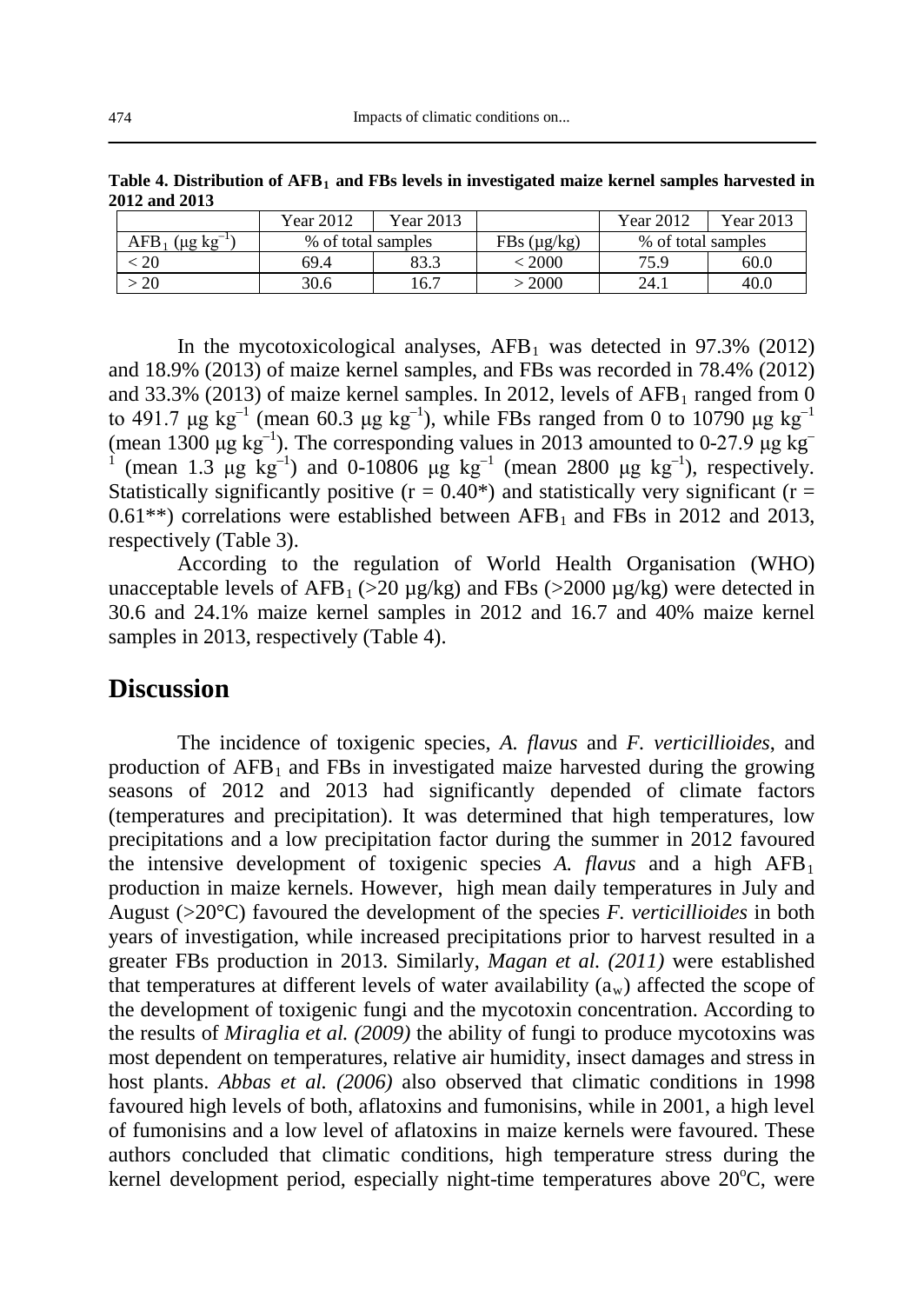significant for the explanation of the stated differences. High risk for maize contamination with fumonisins is caused by high temperatures, drought and abundant precipitation during the growing season (*Miller, 2008*).

The species *A. flavus*, i.e. *F. verticillioides* was dominant in 2012, i.e. 2013, respectively. Although both species were present in both years of investigation the coefficient of their co-occurrence was negative (Table 2). However, the correlation between  $AFB_1$  and FBs levels was positive and statistically significant in both years of investigation (Table 3). Similar to our study, *Sun et al.* (2011) were established  $100\%$  AFB<sub>1</sub> positive and 85.3-100% FB<sub>1</sub> positive maize samples with the co-occurrence of  $AFB<sub>1</sub>$  and  $FB<sub>1</sub>$  in 90.3-100% maize samples. Likewise, *Abbas et al. (2006)* established a positive correlation between the levels of aflatoxins and fumonisins, emphasising that the natural infection of maize with *Fusarium* spp. did not provide protection against the aflatoxin production. In addition, the greater incidence of *F. verticillioides* compared to *A. flavus* in maize kernel samples drawn in the 1999 and 2000 harvests was explained by *Bush et al. (2003)* by the competitive relationship between these two species. Contrary, *Sreenivasa et al. (2011)* isolated a high percentage of species, *F. verticillioides* (86%) and *A. flavus* (84.9%), from 86 maize kernel samples. According to *Zorzete et al. (2008)* in analysed maize samples the species *F. verticillioides* was isolated in a greater percentage (34.6%) than the species *A. flavus* (0.5%) and the correlation coefficient between these two species was negative. *Rocha et al. (2009)* established a statisticaly significant negative correlation (r=-0.61) between isolated *Fusarium* and *Aspergillus* genera. *Marin et al. (1998)* observed that activities of the species *F. verticillioides* and *F. proliferatum* reduced the presence of the species *A. flavus*, *A. niger* and *A. ohraceus*, particularly under conditions of high  $a_w$  and temperatures of 15<sup>o</sup>C. Species *F. verticillioides* and *F. proliferatum* tend to increase the production of fumonisins in the presence of *A. niger* and *A. flavus* under certain environmental conditions.

In this study, unacceptable  $AFB<sub>1</sub>$  and FBs levels were established in 30.6 and 16.7% and 24.1 and 40% maize samples in 2012 and 2013, respectively. In China, according to the results of *Sun et al.* (2011) the unacceptable levels of  $AFB_1$ and  $FB<sub>1</sub>$  were recorded in 35% and in 58% of the maize samples, respectively. These authors concluded that the climatic conditions in the location of Huaian favoured the development of toxigenic fungi and a greater accumulation of mycotoxins in observed maize samples. Similarly, in Malaysia, *Reddy and Salleh*   $(2011)$  observed 80 maize samples and detected AFB<sub>1</sub> and FB<sub>1</sub> in 81.2% and 100% of analysed samples, respectively. Eighteen  $(22.5%)$  samples had an AFB<sub>1</sub> level above the internationally prescribed limit (20 µg/kg) ranging from 20.6 to 135 µg/kg.

In conclusion, the present study confirmed an exceptionally significant effect of climatic factors on the presence and incidence of toxigenic fungi of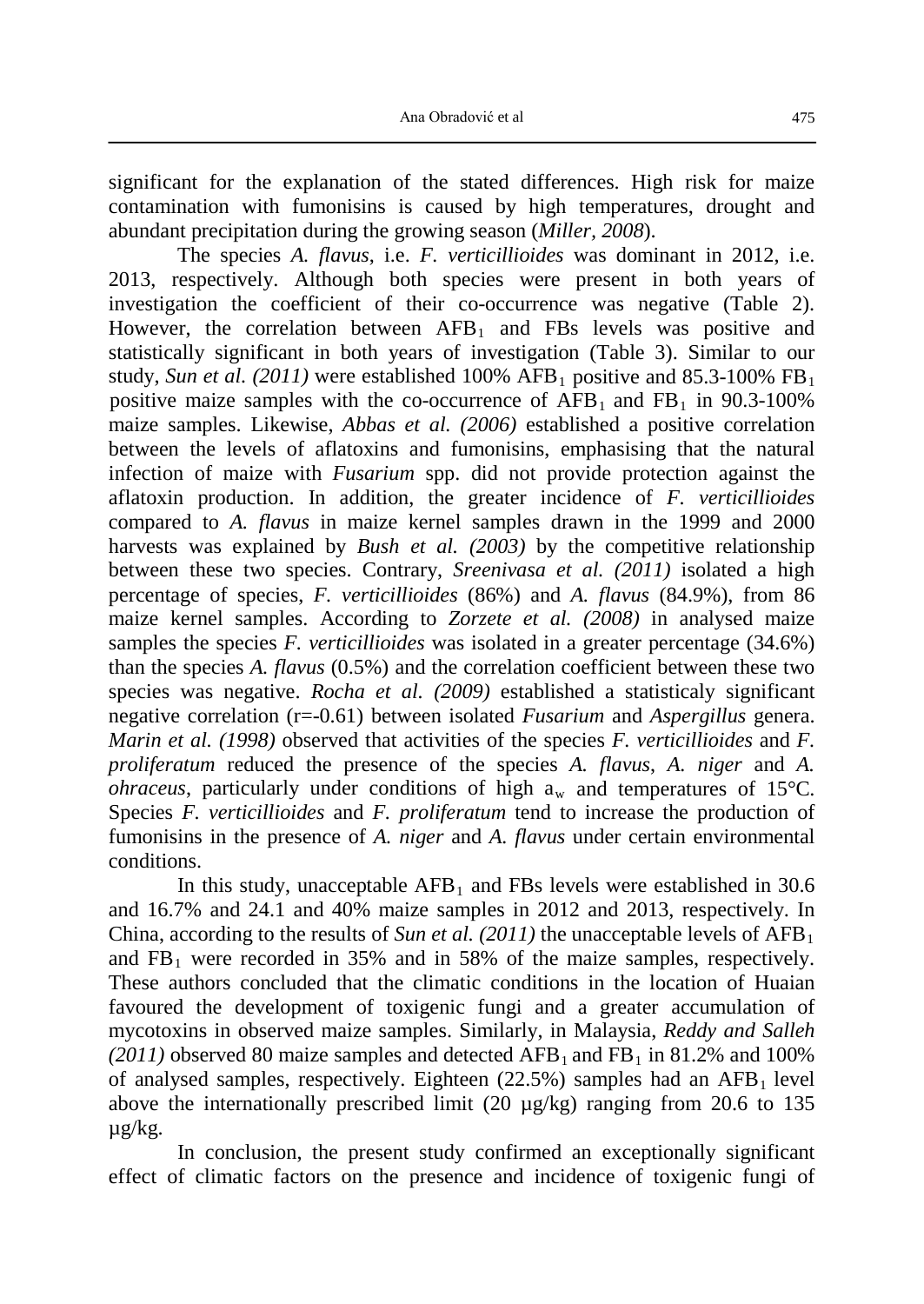*Aspergillus* and *Fusarium* genera as well as on AFB1 and FBs levels. In order to recommend preventive measures in the management risks of the mycotoxin presence in maize and other cereals, it is necessary to provide constant and relevant information on the impact of abiotic and biotic factors on cereal contamination with toxigenic fungal species and on the production of their mycotoxins. This information should contain data on health safety of cereals in the field and later during their storage. Considering the differences in the incidence of toxigenic species established in this study during the two growing seasons, it can be concluded that the meteorological, weather conditions have a crucial role in the development of toxigenic fungi in the maize. It is therefore important to improve the monitoring of weather conditions under conditions of global climate changes that can radically alter the distribution and the spectrum of toxigenic fungal species in maize worldwide. Maize is used as a staple food in many countries around the world. Animal husbandry as an economic branch is also largely dependent on maize as a main source of feed. The mycotoxin accumulation in cereal crops in fields and later during storages is a risk to human and animal health. Setting appropriate tolerance values for mycotoxins in cereals will be challenges for current and future researchers. These tolerances should have a significant impact on the improvement of public health, especially children's health. Further research should be focussed on studying the effects of major factors affecting the intensive occurrence of mycotoxins and, based on their results, on the development and application of integrated measures that will contribute to better management practices for these harmful agents and on the provision of food safety.

## **Uticaj klimatskih uslova na kontaminaciju zrna kukuruza sa aflatoksinom B1 i fumonizinima i njihova združena pojava**

*Ana Obradović, Vesna Krnjaja, Milica Nikolić, Goran Delibašić, Milomir Filipović, Goran Stanković, Slavica Stanković*

### **Rezime**

Agroekološki i klimatski uslovi u Srbiji veoma su pogodni za razvoj toksigenih gljiva i njihovih mikotoksina u kukuruzu. Prisustvo toksigenih vrsta gljiva iz rodova Aspergillus i *Fusarium*, kao i nivoi aflatoksina B<sub>1</sub> (AFB<sub>1</sub>) i ukupnih fumonizina  $B_1$ ,  $B_2$  i  $B_3$  (FBs) utvrđeni su u 127 uzoraka zrna kukuruza iz berbe tokom 2012 (37 uzoraka) i 2013. godine (90 uzoraka). U fenofazama svilanja i nalivanja zrna kukuruza u 2012. u odnosu na 2013. godinu zapaženi su ekstremno sušni periodi sa visokim temperaturama i niskim količinama padavina. Prosečne vrednosti za učestalost vrsta *A. flavus* i *F. verticillioides* bile su 50,4 i 11,7% u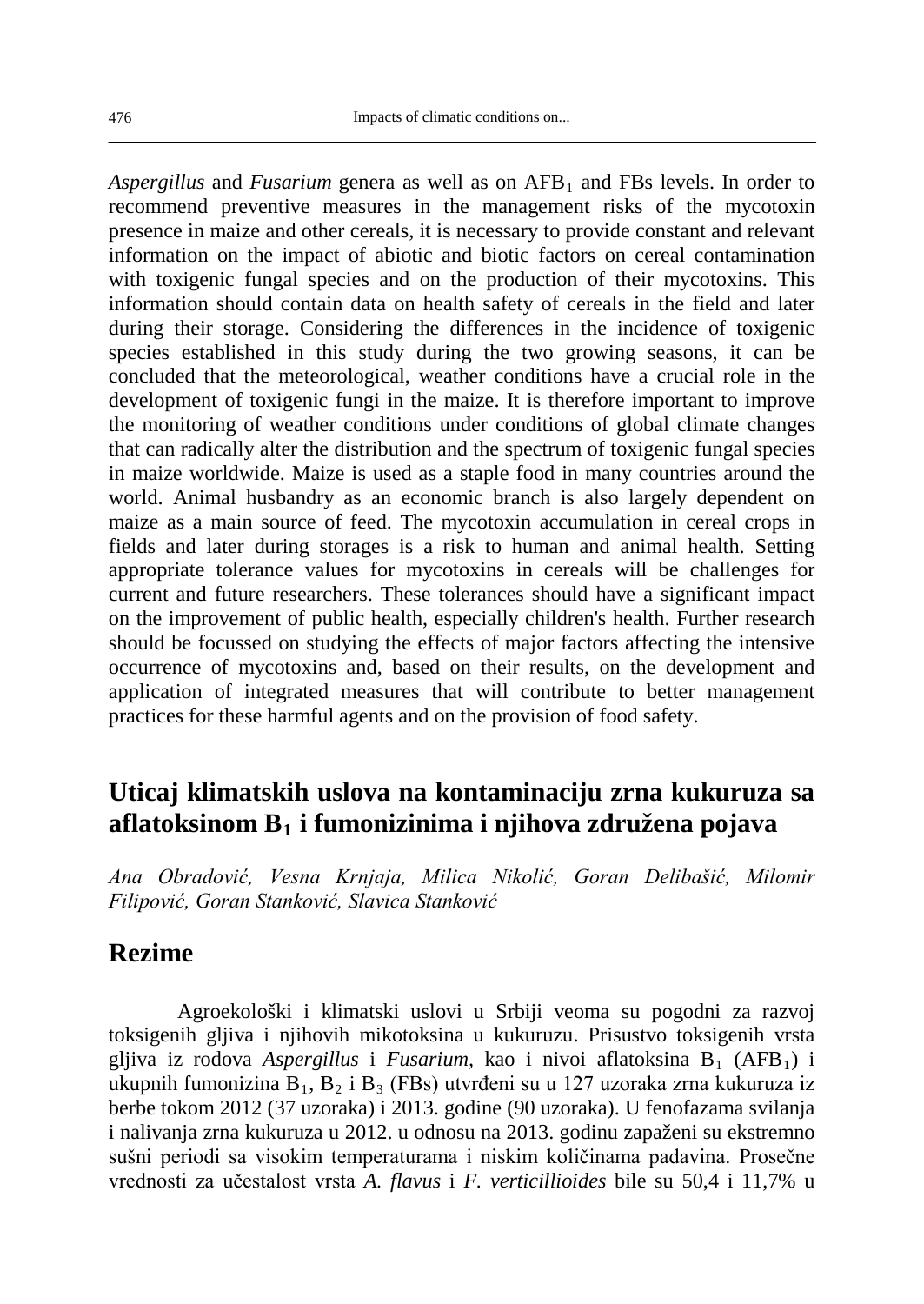2012., odnosno 18,9 i 33,4% u 2013. godini. Prema pravilniku Svetske zdravstvene organizacije (WHO) nedozvoljeni nivoi AFB<sub>1</sub> (>20 µg/kg) i FBs (>2000 µg/kg) utvrđeni su u 30,6% i 24,1% uzoraka u 2012., odnosno u 16,7% i 40% uzoraka u 2013. godini.

Na osnovu dobijenih rezultata zaključeno je da su visoke temperature i niske količine padavina u 2012. godini uslovile značajno veću učestalost *A. flavus* i visoku produkciju AFB1 u poredjenju sa vrstom *F. verticillioides* i produkcijom FBs. U obe ispitivane godine (2012-2013), između učestalosti *A. flavus* i *F. verticillioides* nije ustanovljena pozitivna korelacija, dok je statistički značajna pozitivna korelacija ustanovljena između nivoa AFB<sub>1</sub> i FBs. Ovo ukazuje da produkcija mikotoksina je više zavisna od vremenskih uslova u odnosu na distribuciju toksigenih vrsta gljiva.

**Ključne reči:** toksigene gljive, *A. flavus*, *F. verticillioides*, aflatoksin B1, fumonizini

## **Acknowledgment**

Results obtained in this study are a part of the Projects TR-31023 and III46008, financially supported by the Ministry of Education, Science and Technological Development, Republic of Serbia.

## **References**

ABBAS H.K., WILLIAMS W.P., WINDHAM G.L., PRINGLE H.C., XI W., SHIER W.T. (2002): Aflatoxin and fumonisin contamination of commercial corn (Zea mays) hibrids in Mississippi. Journal of Agricultural and Food Chemistry, 50, 5246-5254.

ABBAS H.K., CARTWRIGHT R.D., XIE W., SHIER T.W. (2006): Aflatoxin and fumonisin contamination of corn (maize, Zea mays) hybrids in Arkansas. Crop Protection, 25, 1, 1-9.

BATTILANI P., TOSCANO P., VAN DER FELS-KLERX H.J., MORETTI A., CAMARDO LEGGIERI M., BRERA C., RORTAIS A., GOUMPERIS T., ROBINSON T. (2016): Aflatoxin  $B_1$  contamination in maize in Europe increases due to climate change. Scientific Reports, 1-7.

BURGESS L.W., SUMMERELL B.A., BULLOCK S., GOTT K.P., BACKHOUSE D. (1994): Laboratory manual for *Fusarium* research. Third edition. Fusarium Research Laboratory, Department of Crop Sciences, University of Sydney and Royal Botanic Gardens, Sydney, 133 pp.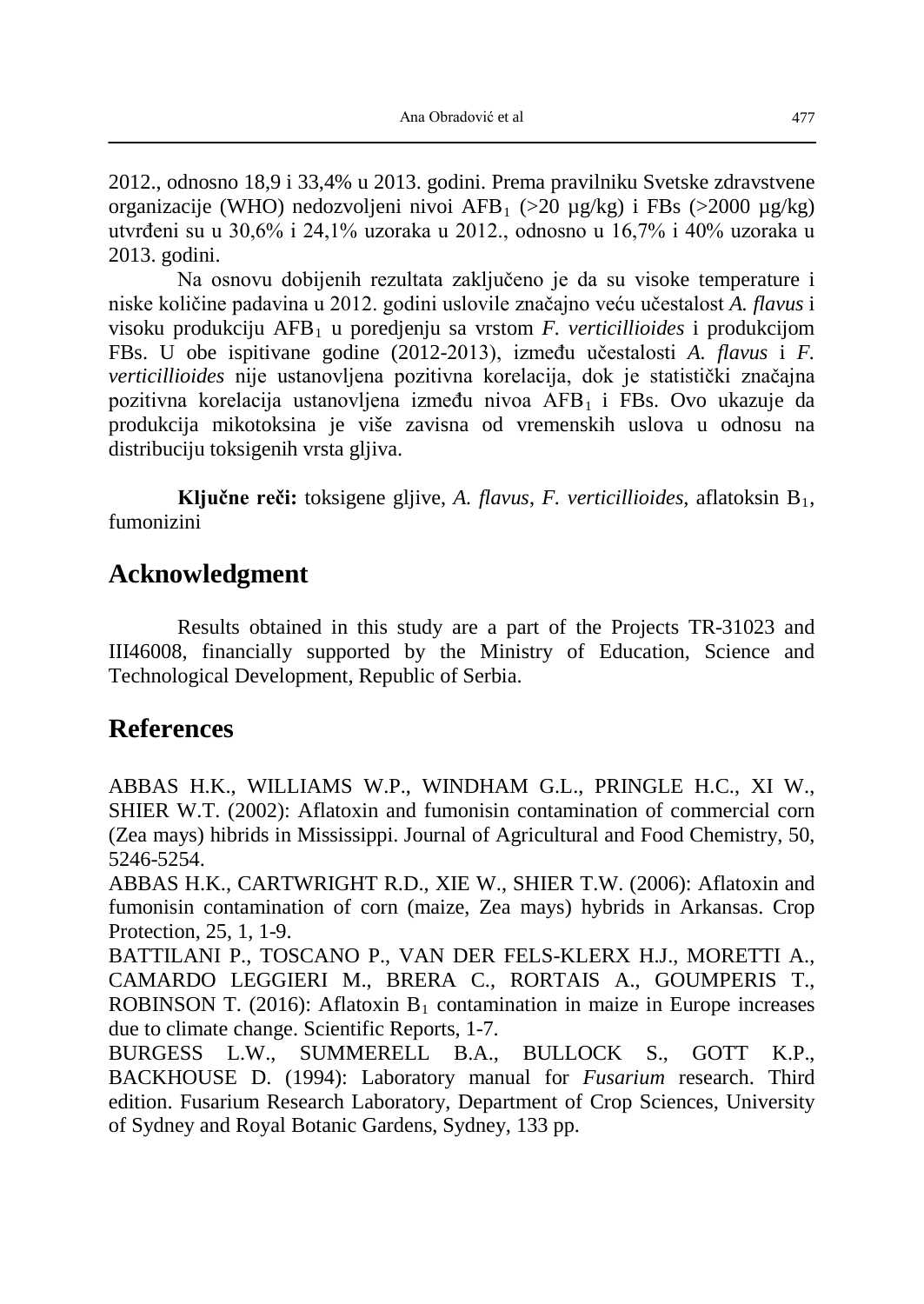BUSH B.J., CARSON M.L., CUBETA M.A., HAGLER W.M., PAYNE G.A. (2003): Infection and fumonisin production by *Fusarium verticillioides* in developing maize kernels. Phytopathology, 94, 88-93.

CHANDELIER A., MICHELT J.Z., TANGNI E.K., BAERT K., MOONS E., VINKX C. (2004): Mycotoxins survey in Belgium and toxic Fusarium in Belgian wheat. In: Logrieco, A. and Visconti, A. (eds.) An Overview on Toxigenic Fungi and Mycotoxins in Europe, Dordrecht, Boston, London: Kluwer Academic Publishers, pp. 11-32.

CURTUI V., SEIDLER C., SCHNEIDER E., USLEBER E. (2004): Mycotoxins in food in Germany. In: Logrieco, A. and Visconti, A. (eds.) An Overview on Toxigenic Fungi and Mycotoxins in Europe, Dordrecht, Boston, London: Kluwer Academic Publishers, pp. 109-121.

FANDOHAN P., ZOUMENOU D., HOUNHOUIGAN D.J., MARASAS W.F.O., WINGFIELD M.J., HELL K. (2004): Fate of aflatoxins and fumonisins during the processing of maize into food products in Benin. International Journal of Food Microbiology, 98, 249-259.

KRNJAJA V.S., LEVIĆ J.T., STANKOVIĆ S.Ž., PETROVIĆ T.S., LUKIĆ M.D. (2013): Molds and mycotoxins in freshly harvested maize. Matica Srpska Journal of Natural Sciences, 124, 111-119.

LEVIĆ J. (1987): Inheritance of maize leaf resistance to *Kabatiella zeae* Narita et Hiratsuka and screening for source of resistance (Summary in English). Journal for Scientific Agricultural Research, 48, 170, 173-203.

LEVIĆ J., STANKOVIĆ S., BOČAROV-STANČIĆ A., ŠKRINJAR M., MAŠIĆ Z. (2004): The overview on toxigenic fungi and mycotoxins in Serbia and Montenegro. In: Logrieco, A. and Visconti, A. (eds.) An Overview on Toxigenic Fungi and Mycotoxins in Europe, Dordrecht, Boston, London: Kluwer Academic Publishers, pp. 201-218.

LEVIĆ J., GOŠIĆ- DONDO S., IVANOVIĆ D., STANKOVIĆ S., KRNJAJA V., BOČAROV-STANČIĆ A., STEPANIĆ A. (2013): An Outbreak of Aspergillus Species in Response to Enviromental Conditions in Serbia. Pesticides and Phytomedicine, 28, 3, 167-179.

MAGAN N., MEDINA A., ALDRED D. (2011): Possible climate-change effects on mycotoxin contamination of food crops pre- and postharvest. Plant Pathology, 60, 150-163.

MARIN S., SANCHIS V., ARNAU F. (1998): Colonisation and competiveness of *Aspergillus* and *Penicillium* species on maize grain in the presence of *Fusarium moniliforme* and *Fusarium proliferatum*. International Journal of Food Microbiology, 45, 107-117.

MEDINA Á., RODRÍQUEZ A., SULTAN Y., MAGAN N. (2015): Climate change factors and *Aspergillus flavus*: effects on gene expression, growth and aflatoxin production. World Mycotoxin Journal, 8, 2, 171-179.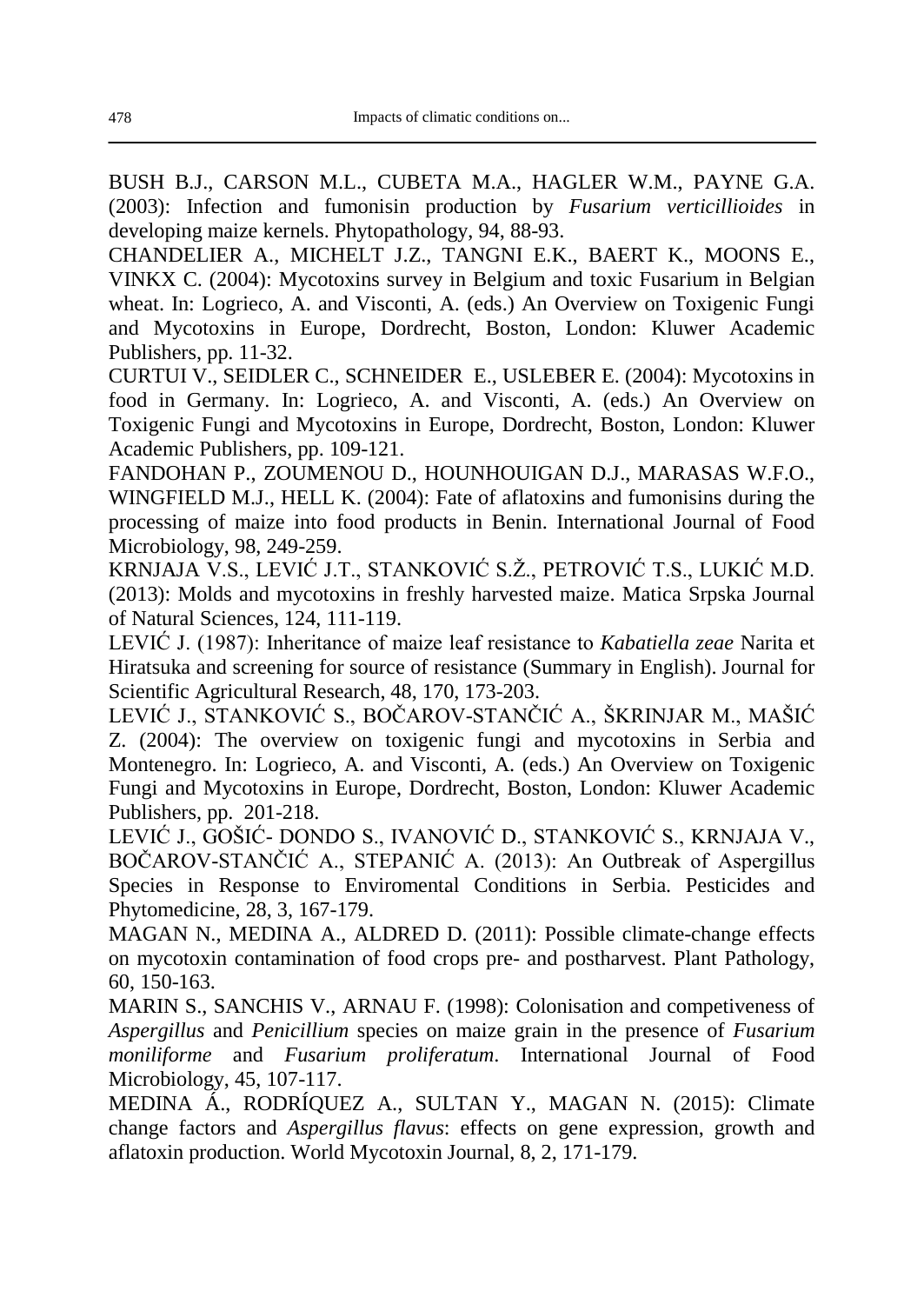MILLER J.D. (2008): Mycotoxins in small grains and maize: old problems, new challenges. Food Additives and Contaminants Part A, 25, 219-230.

MIRAGLIA M., MARVIN H.J.P., KLETER G.A., BATTILANI P., BRERA C., CONI E., CUBADDA F., CROCI L., DE SANTIS B., DEKKERS S., FILIPPI L., HUTJES R.W.A., NOORDAM M.Y., PISANTE M., PIVA G., PRANDINI A., TOTI L., VAN DEN BORN G.J., VESPERMANN A. (2009): Climate change and food safety: an emerging issue with special focus on Europe. Food and Chemical Toxicology, 47, 1009-1021.

MORETTI A., LOGRIECO A., VISCONTI A., BOTTALICO A. (2004): An overwiew of mycotoxins and toxigenic fungi in Italy In: Logrieco, A. and Visconti, A. (eds.) An Overview on Toxigenic Fungi and Mycotoxins in Europe, Dordrecht, Boston, London: Kluwer Academic Publishers, pp. 141-160.

Nelson P., Desjardins AE, Plattner RD, 1993. Fumonisins, mycotoxins produced by *Fusarium* species: Biology, chemistry, and significance. Annual Review of Phytopathology, 31: 233-252.

ÖHLINGER R., ADLER A., KRÄUTLER O., LEW H. (2004): Occurrence of toxigenic fungi and related mycotoxins in cereals, feeds and foods in Austria. In: Logrieco, A. and Visconti, A. (eds.) An Overview on Toxigenic Fungi and Mycotoxins in Europe, Dordrecht, Boston, London: Kluwer Academic Publishers, pp. 1-10.

PERKOWSKI J., CHEŁKOWSKI J., GOLIŃSKI P. (2004): Occurrence of mycotoxins in cereals, plants, foods and feeds in Poland. In: Logrieco, A. and Visconti, A. (eds.) An Overview on Toxigenic Fungi and Mycotoxins in Europe, Dordrecht, Boston, London: Kluwer Academic Publishers, pp. 161-172.

REDDY K.R.N., SALLEH B. (2011): Co-occurrance of moulds and mycotoxins in corn grains used for animal feeds in Malaysia. Journal of Animal and Veterinary Advances, 10, 5, 668-673.

ROCHA L.O., NAKAI V.K., BRAGHINI R., REIS T.A., KOBASHIGAWA E., CORREA B. (2009): Mycoflora and co-occurrence of fumonisins and aflatoxins in freshly harvested corn in different regions of Brazil. International Journal of Molecular Science, 10, 5090-5103.

SINGH K., FRISVAD J.C., THRANE U., MATHUR S.B. (1991): An illustraded manual on identification of some seed-borne *Aspergilli*, *Fusaria*, *Penicillia* and their mycotoxins. 1st ed., Danish Government Institute of Seed Pathology for Developing Countries, Ryvangs Alle 78 DK 2900 Hellerup, Denmark, 133 pp.

SREENIVASA M.Y., SHARMILA DASS R., CHARITH RAJ A.P., JANARDHANA G.R. (2011): Mycological evaluation of maize grains produced in Karnataka (India) for the post harvest fungal contamination. World Applied Sciences Journal, 13, 4, 688-692.

STANKOVIĆ S., LEVIĆ J., PETROVIĆ T., KRNJAJA V. (2008): Toxicological profile of F. proliferatum isolated from maize seed, root and stalk. Cereal Research Communications, 36, suppl. B, 397-398.